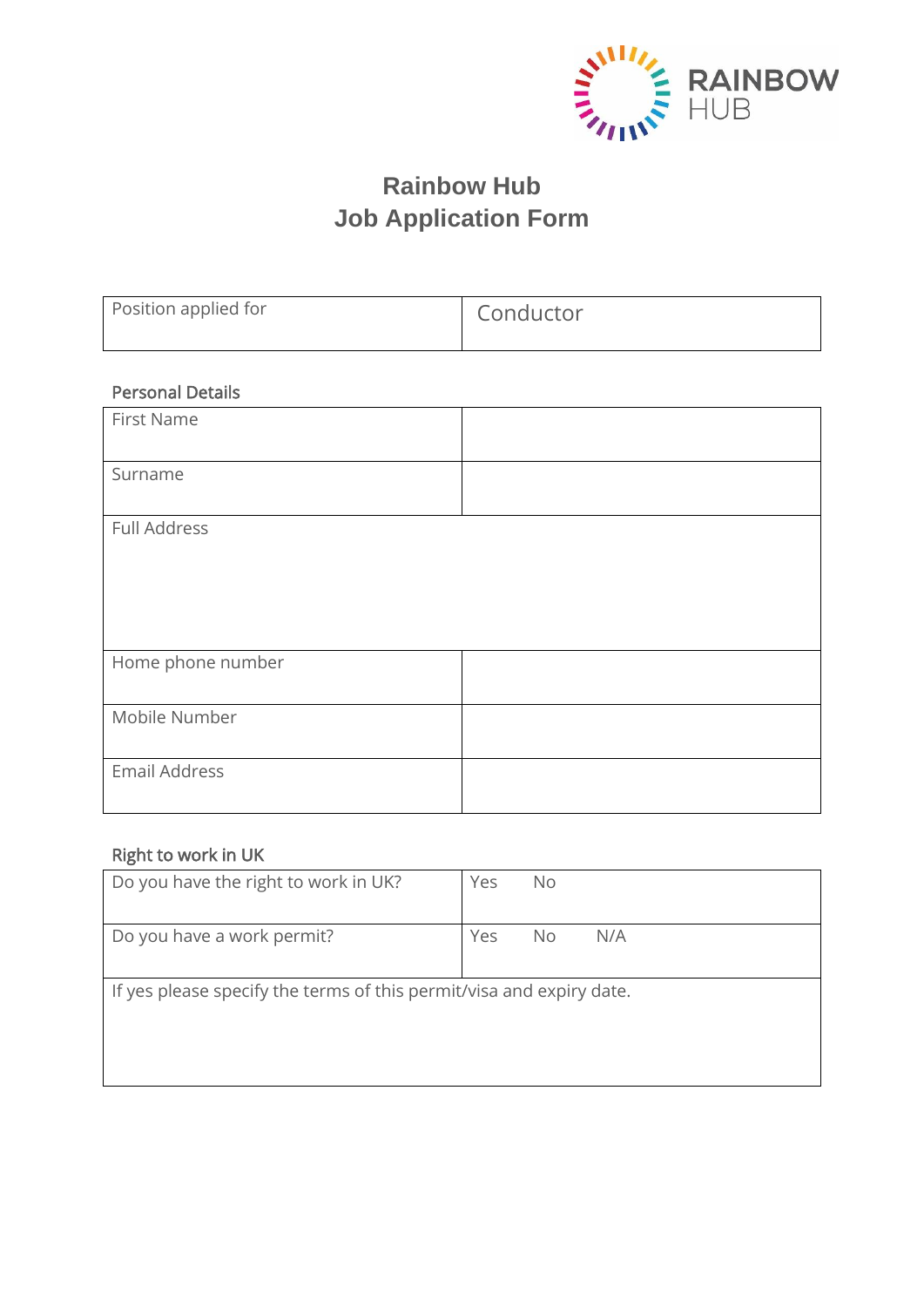## Education and Qualifications

 $\overline{a}$ 

Please tell us about relevant experience or qualifications you have obtained through education; professional career; training. etc.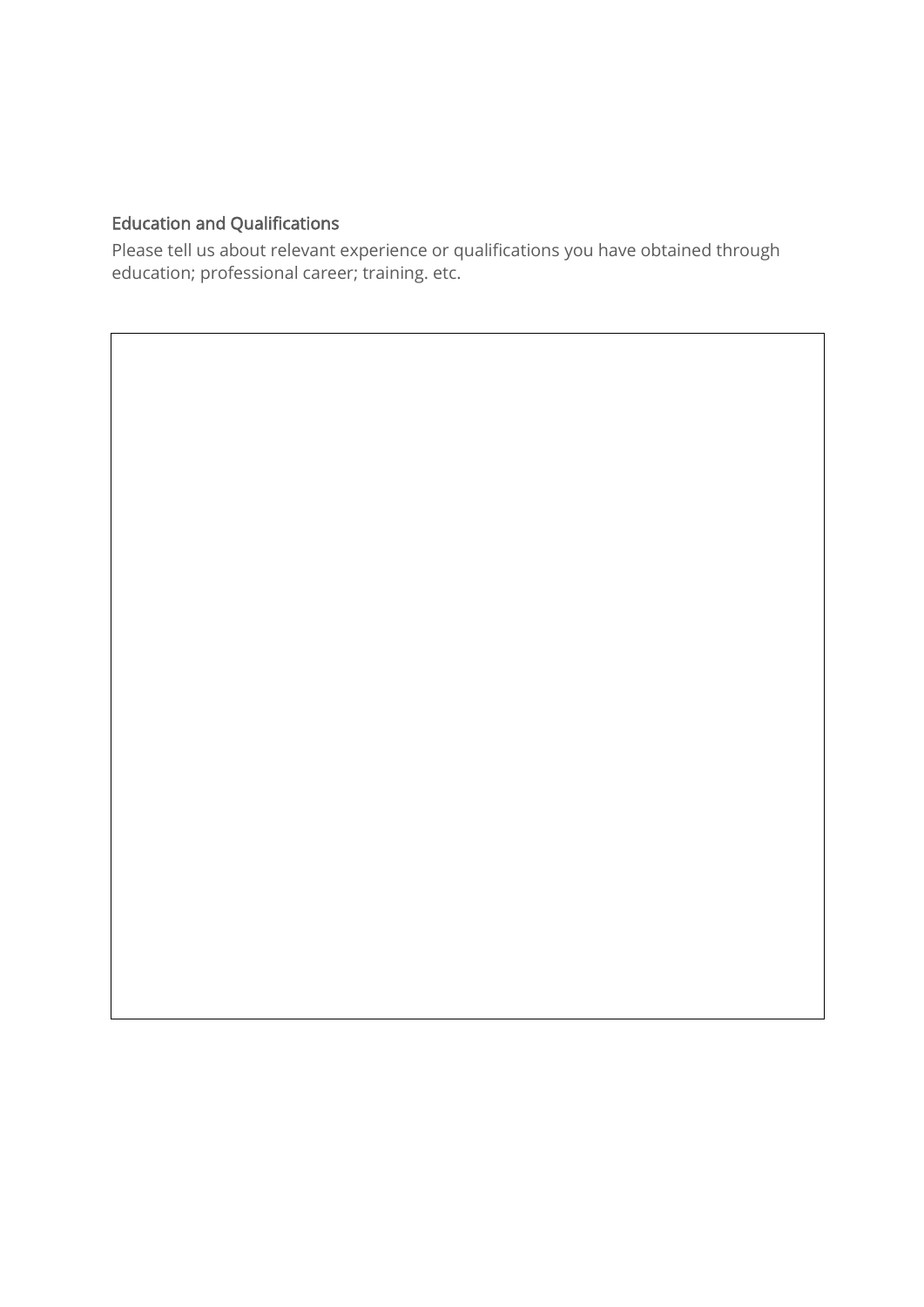# Employment History

| Current or most recent employer |  |
|---------------------------------|--|
| Address:                        |  |
|                                 |  |
|                                 |  |
| Last position held              |  |
| Main Duties:                    |  |
|                                 |  |
|                                 |  |
|                                 |  |
|                                 |  |
|                                 |  |
|                                 |  |
|                                 |  |
| Start date                      |  |
| Reason for leaving:             |  |
|                                 |  |
| Notice required                 |  |

| Previous employer  |  |
|--------------------|--|
| Address:           |  |
|                    |  |
|                    |  |
| Last position held |  |
| Main duties:       |  |
|                    |  |
|                    |  |
|                    |  |
|                    |  |
|                    |  |
|                    |  |
|                    |  |
| Start date         |  |
| Reason for leaving |  |

Please use this space to detail reason for any gaps in your employment history.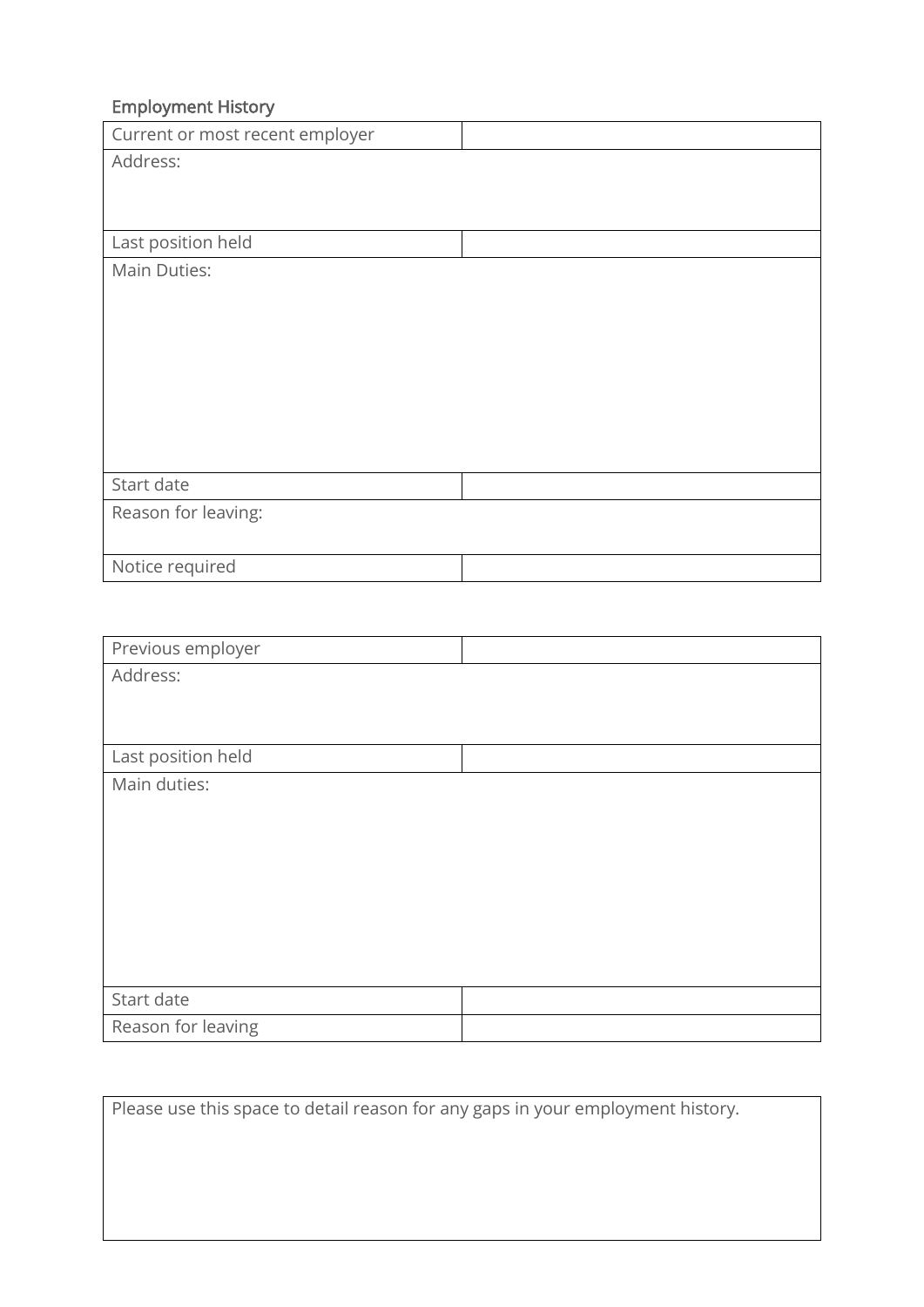#### Additional information

Please state reasons for applying for the post and any additional information about yourself including any relevant experience which you wish to be taken into account in support of your application (continue on an additional sheet if necessary).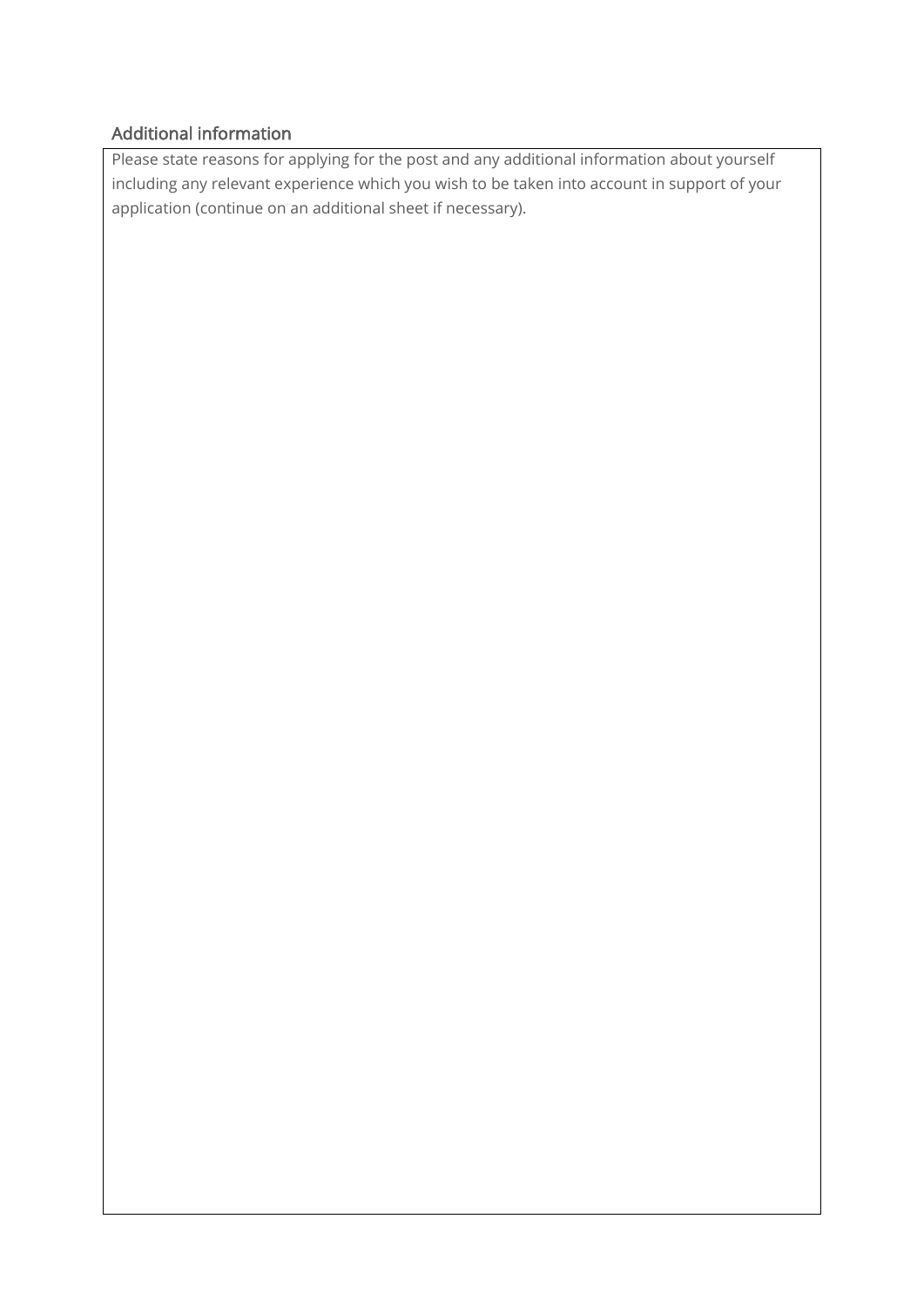#### Interview Requirements

Please specify if you require any special arrangements to be made at the interview e.g. sign language/wheelchair access?

| Do you hold a full clean driving license?                     | Yes/No |
|---------------------------------------------------------------|--------|
| Are you a car owner?                                          | Yes/No |
| If you do not drive how will you travel to work and meetings? |        |

#### References

Please provide the names of two referees. They must not be a friend or member of your family. Please note references will not be obtained until an offer of employment has been made.

| Name and address | Name and address |
|------------------|------------------|
| Telephone number | Telephone number |
| Occupation       | Occupation       |

All successful candidates will be subject to an enhanced DBS declaration.